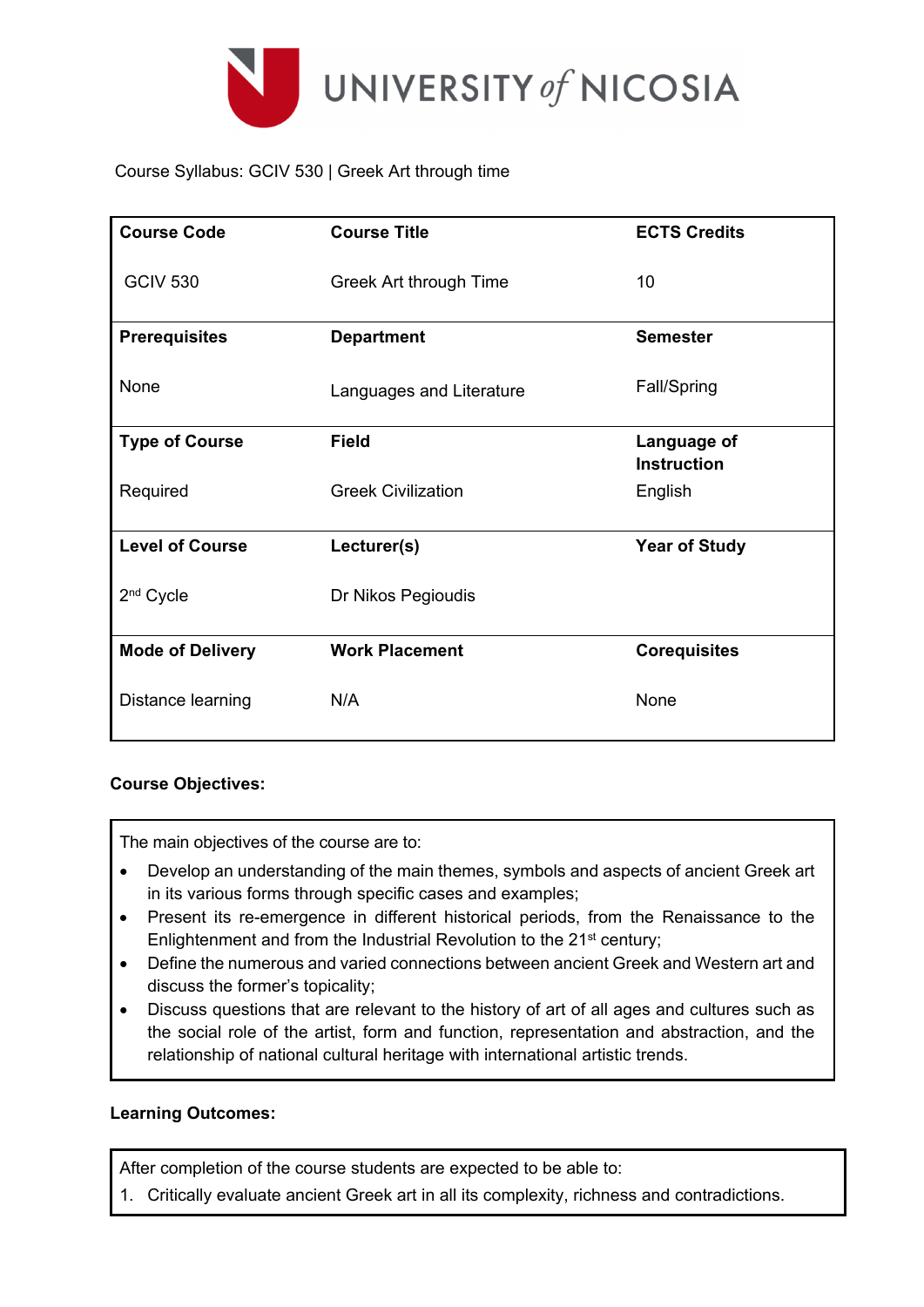

- 2. Relate a broad range of art works to relevant cultural, social and political contexts.
- 3. Reflect on the intertemporal appeal of ancient Greek art and culture and its place as a point of reference across different national cultures.
- 4. Discuss key art historical terms such as classical art and neoclassicism, romantic art, modern and modernism and the avant-garde.
- 5. Situate the place of ancient Greek art's legacy in the contemporary artistic field.
- 6. Prepare research papers in the field of Greek art.

#### **Course Content:**

- 1. Ancient Greek art through the ages an introduction
- 2. Greek art and Renaissance general framework
- 3. Greek art and Renaissance II archaeological discoveries and artistic inventions
- 4. Neoclassicism in the visual arts
- 5. Neoclassicism in architecture
- 6. Romanticism and philhellenism
- 7. Modernism and Greek art, 1850-1939
- 8. Avant-gardes and Greek art
- 9. Modern Greek art between the wars and the reworking of the past
- 10. Modern Greek architecture between modernity and tradition, 1900-1960
- 11. Post-war Western and Greek art
- 12. Ancient Greek art today concluding remarks

## **Learning Activities and Teaching Methods:**

Webex Sessions; Forum Discussions; Wiki Exercises; Recorded Lectures.

#### **Assessment Methods:**

Short papers; Wiki Exercises; Forum Discussions; Final Assessment\*.

\*The Final Assessment can be either a Final Exam or a Final Assignment with Viva

#### **Required Textbooks / Readings:**

| <b>Title</b> | Author(s) | <b>Publisher</b> | Year | <b>ISBN</b> |
|--------------|-----------|------------------|------|-------------|
|--------------|-----------|------------------|------|-------------|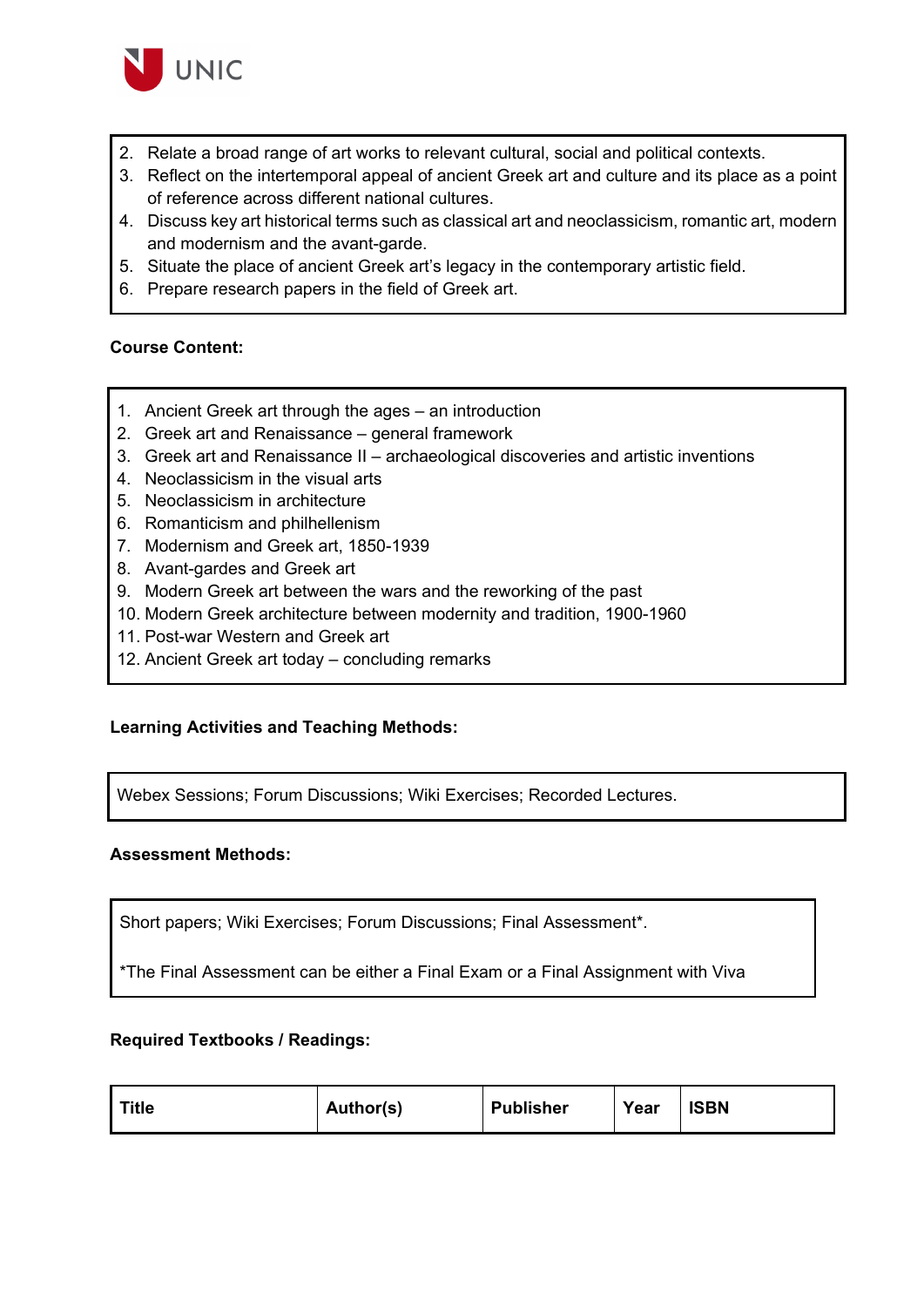

| A Companion to Greek<br>Art                                                                          | Smith, Tyler Jo;<br>Plantzos, Dimitris<br>(eds) | Wiley-<br><b>Blackwell</b>           | 2012 | 9781405186049 |
|------------------------------------------------------------------------------------------------------|-------------------------------------------------|--------------------------------------|------|---------------|
| Unearthing the Past:<br>Archaeology and<br><b>Aesthetics in the Making</b><br>of Renaissance Culture | Barkan, Leonard                                 | Yale<br><b>University</b><br>Press   | 2001 | 9780300076776 |
| A Companion to Modern<br>Art                                                                         | Meecham, Pam,<br>(ed.)                          | Wiley<br><b>Blackwell</b>            | 2018 | 9781118639849 |
| The Nation and its<br>Ruins: Antiquity,<br>Archaeology, and<br>National Imagination in<br>Greece     | Hamilakis, Yannis                               | Oxford<br><b>University</b><br>Press | 2007 | 9780199230389 |

# **Recommended Textbooks / Readings:**

| <b>Title</b>                                                                                   | Author(s)                       | <b>Publisher</b>                | Year              | <b>ISBN</b>           |
|------------------------------------------------------------------------------------------------|---------------------------------|---------------------------------|-------------------|-----------------------|
| Greek Art                                                                                      | Boardman, John                  | Thames &<br>Hudson              | 2016 <sup>5</sup> | 9780500204337         |
| Not the Classical Ideal:<br>Athens and the<br>Construction of the<br><b>Other in Greek Art</b> | Cohen, Beth                     | <b>Brill</b>                    | 2000              | 9789004116184         |
| A Companion to the<br><b>Classical Tradition</b>                                               | Kallendorf, Craig<br>$D.$ (ed.) | Wiley-<br><b>Blackwell</b>      | 2010              | 9781405122948         |
| Dream Nation:<br>enlightenment,<br>colonization, and the<br>institution of modern<br>Greece    | Gourgouris, Stathis             | Stanford<br>University<br>Press | 1996              | 0804726388            |
| Greece in Crisis. The<br><b>Cultural Politics of</b><br>Austerity                              | Tziovas, Dimitris,<br>(ed.)     | I.B. Tauris                     | 2017              | 978-1-78453-845-<br>3 |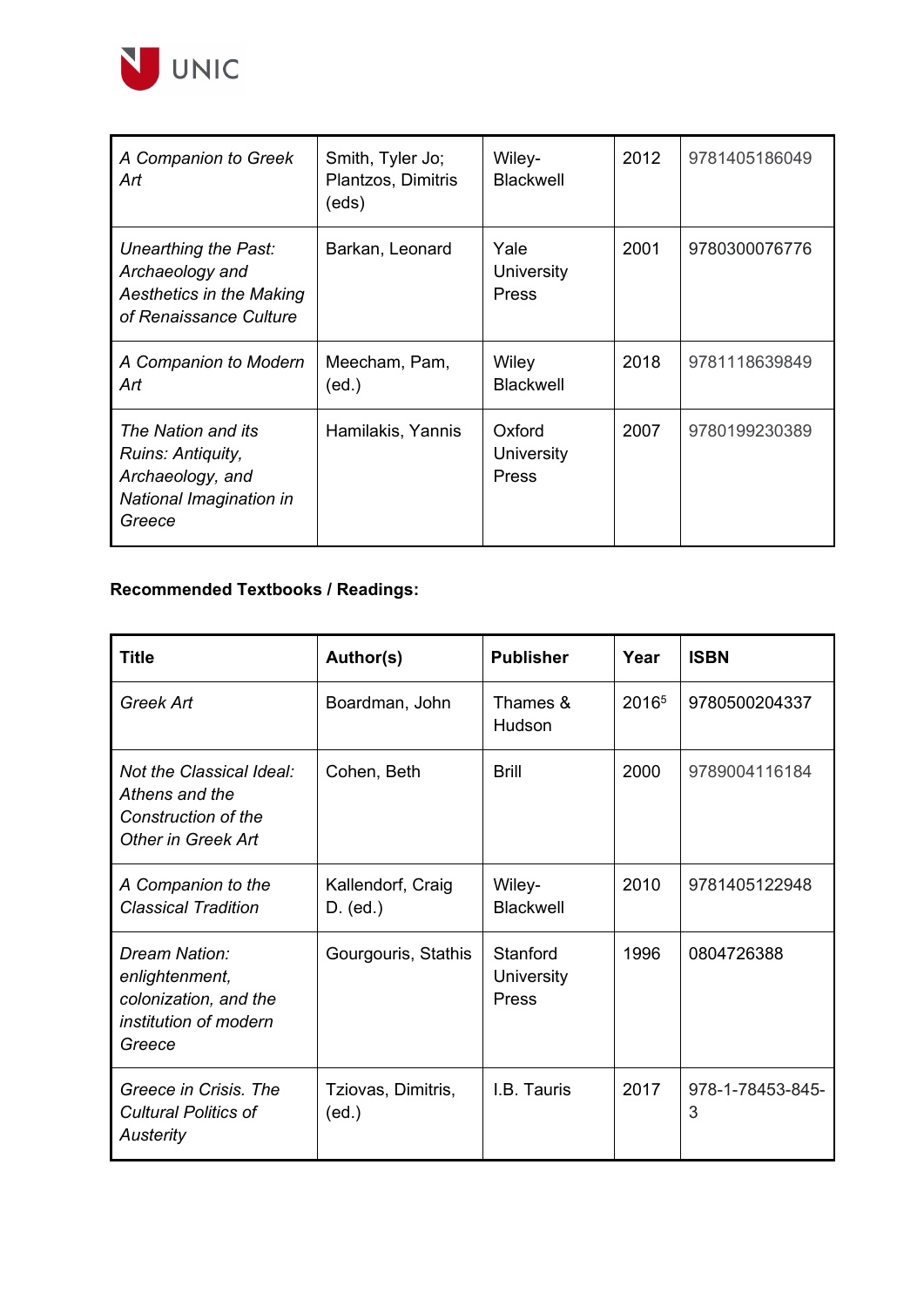

| European Architecture<br>1750-1890                                                                     | Bergdoll, Barry                                   | Oxford<br>University<br>Press              | 2000 | 9780192842220 |
|--------------------------------------------------------------------------------------------------------|---------------------------------------------------|--------------------------------------------|------|---------------|
| The Cambridge<br><b>Companion to British</b><br>Romanticism                                            | Curran, Stuart (ed.)                              | Cambridge<br>University<br>Press           | 1993 | 9780511999109 |
| The Image of the Artist<br>in Archaic and Classical<br>Greece: Art, Poetry and<br>Subjectivity         | Hedreen, Guy                                      | Cambridge<br>University<br>Press           | 2016 | 9781316339398 |
| The History Written on<br>the Classical Greek<br><b>Body</b>                                           | Osborne, Robin                                    | Cambridge<br>University<br>Press           | 2011 | 9781107003200 |
| <b>Classical Greece and</b><br>the Birth of Modern Art                                                 | Stewart, Andrew                                   | Cambridge<br>University<br>Press           | 2008 | 9780521618359 |
| The Future of the<br>Classical                                                                         | Settis, Salvatore                                 | Wiley                                      | 2006 | 9780745635996 |
| <b>The Classical Tradition</b><br>in Western Art                                                       | Rowland,<br>Benjamin Jr.                          | Harvard<br>University<br>Press             | 2014 | 9780674422797 |
| Architecture since 1400                                                                                | James-<br>Chakraborty,<br>Kathleen                | University of<br>Minnesota<br><b>Press</b> | 2014 | 9780816673971 |
| <b>Historical Dictionary of</b><br>Romantic Art and<br>Architecture                                    | Palmer, Allison<br>Lee                            | Scarecrow<br>Press                         | 2011 | 0810872226    |
| The Making of Modern<br>Greece: Nationalism,<br>Romanticism, & the<br>Uses of the Past (1797-<br>1896) | Beaton,<br>Roderick and<br>Ricks, David,<br>(eds) | Routledge                                  | 2016 | 9780754664987 |
| The Living Tradition of<br>Architecture                                                                | De Paiva, José<br>(ed.)                           | Routledge                                  | 2017 | 9781138640504 |